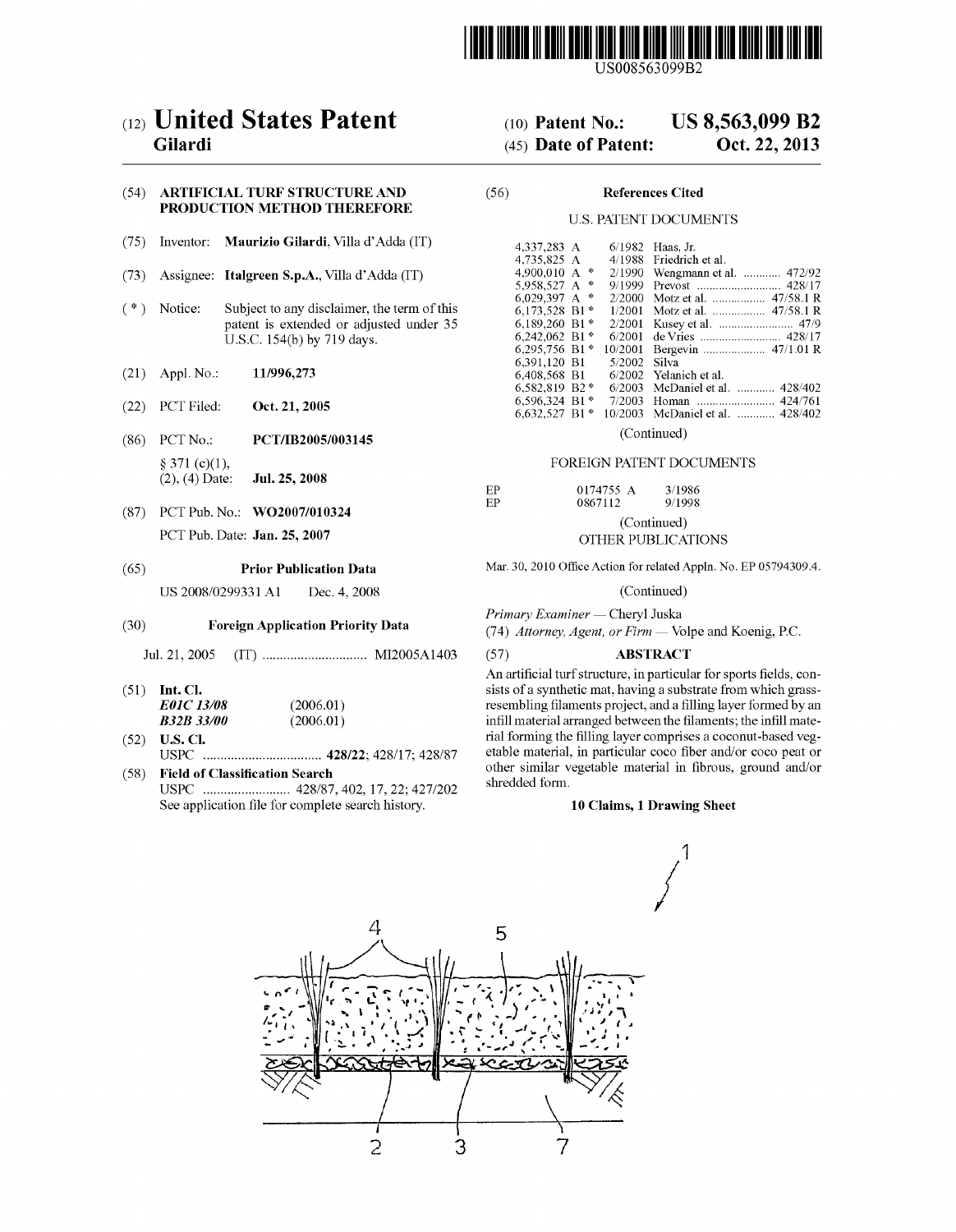# U.S. PATENT DOCUMENTS

| $8.024.890 B2*$<br>$2001/0007700$ A1 <sup>*</sup><br>$2002/0048676$ A <sub>1</sub> <sup>*</sup><br>2003/0039511 A1<br>$2007/0248773$ A <sub>1</sub> <sup>*</sup><br>$2009/0113791$ A <sub>1</sub> *<br>$2010/0166984$ A <sub>1</sub> * | 4/2002 McDaniel et al.  428/404<br>$2/2003$ Prevost<br>2010/0294705 A1* 11/2010 Henry et al.  210/170.07 | KR.<br>KR.<br>KR.<br>WO.<br>WO.<br>WO.<br>WO.<br>WO.<br>WO.<br>ZA. | 9/2009<br>919459 B1 $*$<br>8/2010<br>2010088590 A<br>$\ast$<br>3/2011<br>2011030932 A<br>- 14<br>9/2004<br>2004078892 A1<br>1/2006<br>2006008579 A1<br>WO 2006109110 A1 * 10/2006<br>WO 2008053389 A1 *<br>5/2008<br>WO 2008115085 A1 *<br>9/2008<br>WO 2008125895 A1 * 10/2008<br>5/2010<br>$200906857$ A $*$ |
|----------------------------------------------------------------------------------------------------------------------------------------------------------------------------------------------------------------------------------------|----------------------------------------------------------------------------------------------------------|--------------------------------------------------------------------|----------------------------------------------------------------------------------------------------------------------------------------------------------------------------------------------------------------------------------------------------------------------------------------------------------------|
|                                                                                                                                                                                                                                        |                                                                                                          |                                                                    | OTHER PUBLICATIONS                                                                                                                                                                                                                                                                                             |

## FOREIGN PATENT DOCUMENTS

| ЕP | $2206833$ A1 $*$ 7/2010 | -EP Communication N    |
|----|-------------------------|------------------------|
| FR | 3/1998<br>2753211 A     | International Search I |
| GB | 2139609 A<br>11/1984    | dated Jun. 21, 2004.   |
| GВ | 6/1994<br>2272903       |                        |
| GВ | 7/1997<br>2308538       | * cited by examine     |

| (56)<br><b>References Cited</b>            |  |  | IТ                                                | PI2003A000036 | 8/2003                        |         |
|--------------------------------------------|--|--|---------------------------------------------------|---------------|-------------------------------|---------|
|                                            |  |  |                                                   | JP            | 2010159620 A<br>千             | 7/2010  |
|                                            |  |  | <b>U.S. PATENT DOCUMENTS</b>                      | KR.           | 749075 B1 *                   | 8/2007  |
|                                            |  |  |                                                   | KR.           | 919458 B1 $*$                 | 9/2009  |
| 8,024,890 B2 *                             |  |  |                                                   | KR.           | 919459 B1 $*$                 | 9/2009  |
| $8,221,029$ B <sub>2</sub> <sup>*</sup>    |  |  |                                                   | KR.           | $2010088590$ A $*$            | 8/2010  |
| $2001/0007700$ A <sub>1</sub> <sup>*</sup> |  |  |                                                   | KR.           | 2011030932 A<br>$\mathcal{H}$ | 3/2011  |
| $2002/0048676$ A <sub>1</sub> <sup>*</sup> |  |  | 4/2002 McDaniel et al.  428/404                   | WO.           | 2004078892 A1                 | 9/2004  |
| 2003/0039511 A1                            |  |  | $2/2003$ Prevost                                  | WO.           | 2006008579 A1                 | 1/2006  |
| $2007/0248773$ A <sub>1</sub> <sup>*</sup> |  |  |                                                   | WO.           | WO 2006109110 A1 *            | 10/2006 |
| $2009/0113791$ A <sub>1</sub> *            |  |  |                                                   | WO.           | WO 2008053389 A1 *            | 5/2008  |
| $2010/0055461$ A <sub>1</sub> <sup>*</sup> |  |  | 3/2010 Daluise et al.  428/403                    | WO.           | WO 2008115085 A1 *            | 9/2008  |
| $2010/0166984$ A <sub>1</sub> *            |  |  |                                                   | WO.           | WO 2008125895 A1 * 10/2008    |         |
|                                            |  |  | 2010/0294705 A1* 11/2010 Henry et al.  210/170.07 | ZA.           | 200906857 A<br>$\mathcal{A}$  | 5/2010  |

Apr. 14, 2011 Communication issued in counterpart EP Appln. No.

EP Communication May 31, 2012, Application No. 05 749 309.4. EP 2206833 A1 \* 7/2010 FR 2753211 A 3/1998 International SearchReport,ApplicationNo.PCT/GB2004/000962,

 $\hspace{0.1mm}^*$  cited by examiner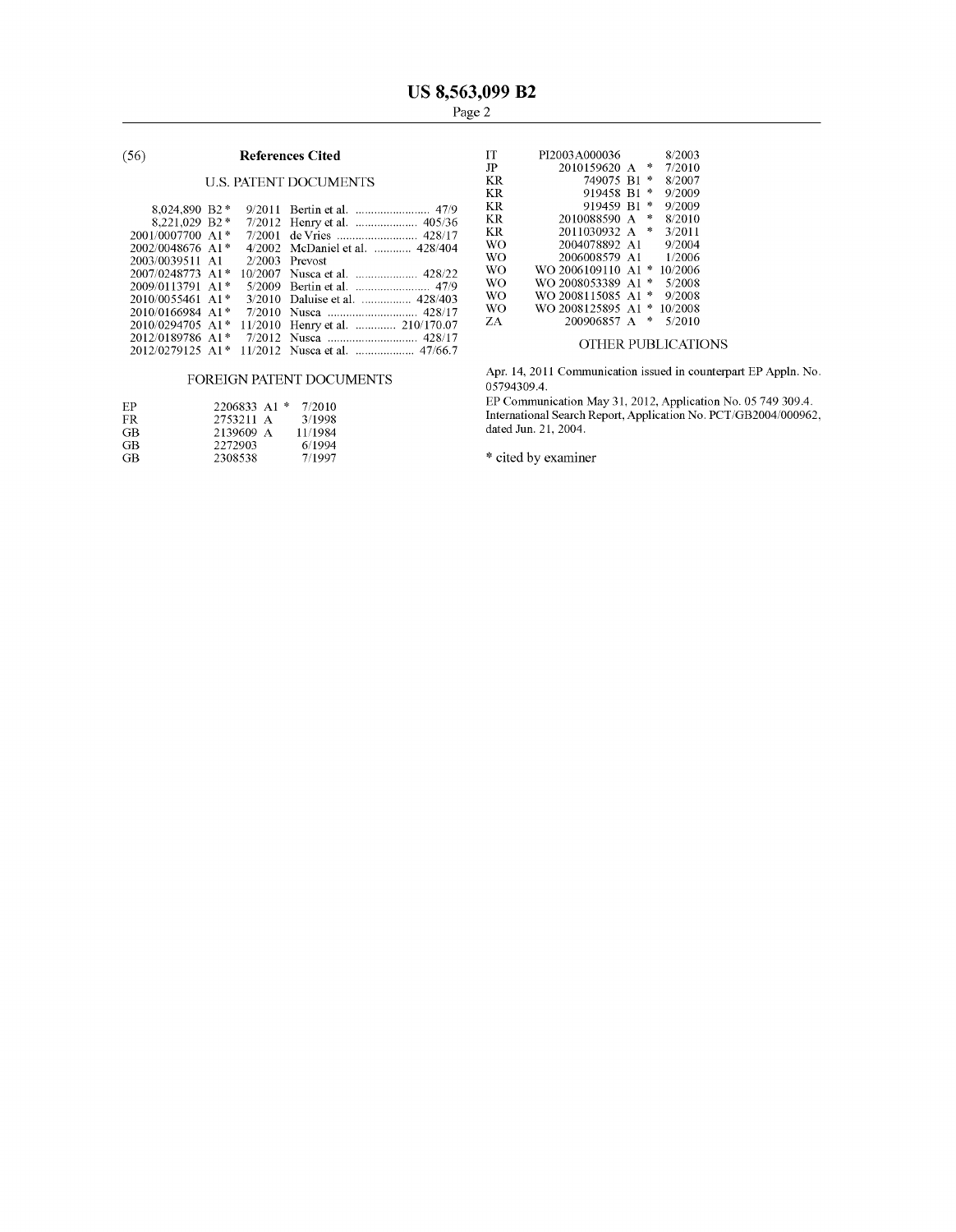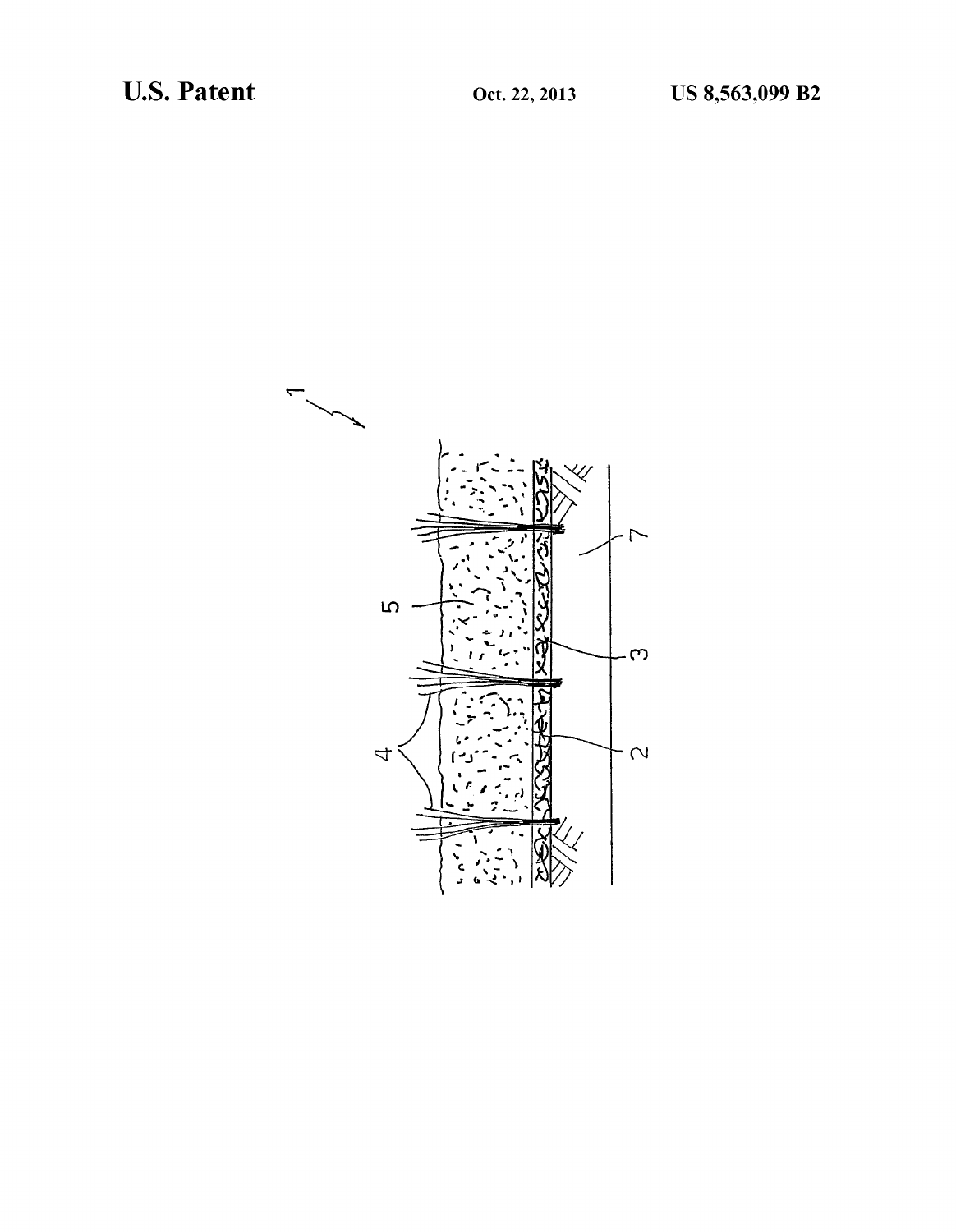25

 $15$ 

30

65

# ARTIFICIAL TURF STRUCTURE AND PRODUCTION METHOD THEREFORE

#### FIELD OF INVENTION

The present invention relates to an artificial turf structure, in particular for sports fields, a method for manufacturing the same.

#### BACKGROUND

It is known that, in general terms, artificial turfs, in particular for sports fields, consist of a synthetic mat formed by a sheet substrate in which there extend vertically filaments which simulate a natural greensward; infill materials are arranged between the filaments to form one or more filling layers; the infill materials most commonly used are sand and relatively elastic polymeric materials (mainly natural or syn thetic rubber, but also thermoplastic materials of various  $_{20}$ types), Which are either mixed together or arranged in layers, according to various methods.

U.S. Pat. No. 4,735,825 and EP-A-174755 disclose artificial turf structure including as an infill material cork granules and peat-based materials respectively.

WO2006/08579 discloses a mixed turf (i.e. a turf including both synthetic and natural grass filaments) wherein a layer of organic material, suitable for the development of living plants, is used in combination with a traditional infill material layer.

The known infill materials are not all entirely satisfactory under various aspects, for example in terms of performance, costs, draining capacity and humidity maintenance.

#### **SUMMARY**

It is an object of the present invention to provide an artificial turf structure, in particular for sports fields, and a method for manufacturing artificial turfs which are free from the above described drawbacks.  $40$ 

In particular, it is an object of the invention to provide an easily procurable, low cost infill material which is capable of conferring to the artificial turf suitable features of elasticity and compactness, and that allows a good drainage ensuring at  $_{45}$ the same time a suitable degree of humidity.

The present invention therefore relates to an artificial turf structure, in particular for sports fields, and to the method of manufacturing such an artificial turf structure.

In general terms, the invention therefore concerns the use 50 of a coconut-based vegetable material in fibrous, ground and/ or shredded form, as infill material in an artificial turf structure.

The infill material according to the invention is easy and cost-effect to procure and has the suitable features for creat- 55 ing artificial turfs of excellent quality, conferring to the artificial turfs compactness, softness and elasticity; the turfs made according to the invention do not tend to compact and loose the original features of elasticity and softness and are therefore long-lasting With or Without little maintenance; they 60 are also poorly abrasive and have a high draining capacity While maintaining a suitable degree of humidity.

#### BRIEF DESCRIPTION OF THE DRAWING

Further features and advantages of the present invention will be apparent in the description of the following nonlimitative examples, with reference to the attached drawing which schematically shows an artificial turf structure according to the invention.

#### DETAILED DESCRIPTION OF THE PREFERRED EMBODIMENTS

With reference to the attached FIGURE, an artificial turf structure 1 for sports fields comprises a synthetic mat  $2$ , 10 having a sheet substrate 3 from which grass-resembling filaments 4 project, and a filling layer 5 formed by an infill material arranged between the filaments 4. The mat 2 is placed on a foundation base 7, for example a tamped earth bed.

The substrate 3 consists of a sheet or tape of suitable plastic materials, in particular a fabric, a non-Woven fabric or a felt made of synthetic rubber, for example styrene-butadiene rub ber (SBR), or of synthetic fibres, for example polypropylene or similar, possibly spread or coated with suitable polymeric reinforcement layers. The filaments 4, made of suitable yarns, for example polyethylene, polyamide, polypropylene, etcet-<br>era, are sewn or woven on the substrate 3.

The filling layer 5 comprises a coconut-base vegetable material, in fibrous, ground, chopped and/or shredded form.

Hereinafter, "vegetable material" means an essentially not decomposed vegetable material, obtained from vegetable organisms of recent formation and not yet subject to degen erative processes, such as decomposition, rotting, degrada tion, fossilisation, carbonisation, etcetera.

35 be used mixed together. In particular, the infill material comprises parts of the coconut plant (for example the bark) and/or the nut (shell, hull, pulp, etcetera of the coconut); preferably, the infill material comprises coco fibres and/or coco peat, materials obtained as known from the coconut shells; coco fibre and coco peat can

In addition to coconut, there may be used other similar vegetable materials, such as for example: vegetable materials derived from the bark of bushes and plants and/or natural fibres obtained from vegetables, in particular agave fibres (particularly sisal) and hemp fibre.

The infill material may be constituted of only vegetable material (that is by one or more of the materials previously indicated); preferably, the infill material contains vegetable material in quantity from about 10% to about 90% by volume.

Preferably, the filling layer 5 also comprises a rigid particulate material, in particular sand in granules commonly used as filling material for artificial turfs. The vegetable material and the rigid particulate material (sand) may be mixed together to form the filling layer 5, or may be arranged in layers (each layer being formed of only one of the materials or their mixture) to form the filling layer  $5$ .

The filling layer 5 also comprises, optionally, one or more of the folloWing components, in any appropriate amount to obtain specific features of the filling layer 5:

peat and/or similar natural organic materials, derived from decomposed or partially decomposed vegetable residues, i.e. natural organic materials with fibrous/filamentous structure of prevalently vegetable origin and essentially derived from decomposition, carbonisation or other type of transformation of vegetable residues (such as indeed peat, vegetable topsoil, vegetable based composting materials);

resilient particulate materials such as rubber, of any type usually employed for artificial turf infill (for example natural or synthetic rubber, thermoplastic elastomers, etcetera);

porous materials in granular form of volcanic origin, such as volcanic lapillus, pumice stone, etcetera, preferably With grain size from about 0.2 to about 2.0 mm.